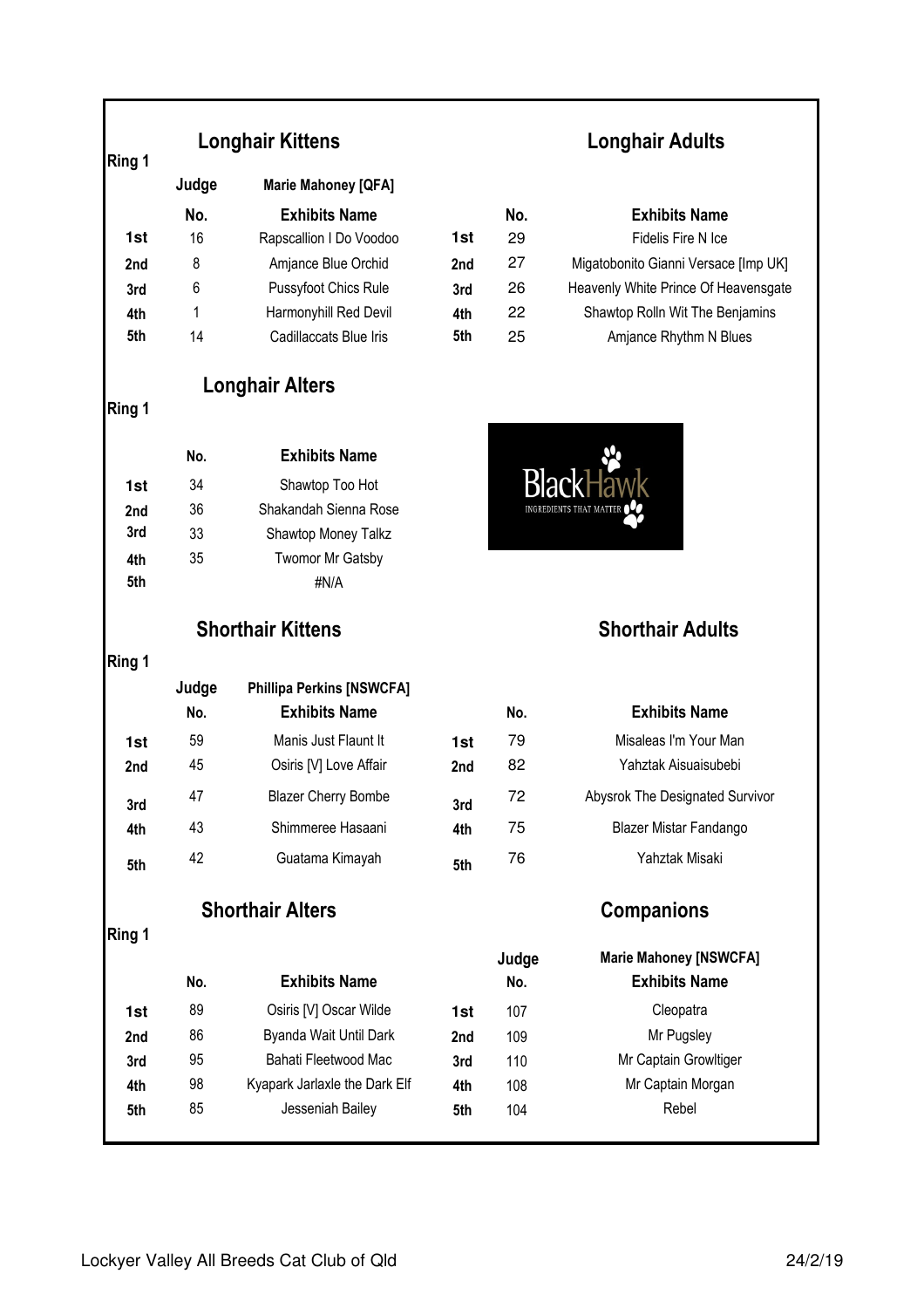# **Judge Ian Honour [CQI] No. Exhibits Name 1st** 10 Jipsiglenn Fizlpop Berytwist 1st **2nd** 5 Mybenj Mercury **2nd 3rd** 16 Rapscallion I Do Voodoo 3r **4th** 13 Fidelis Bumblebee **4t 5th** 8a Ladeda Marquise De Moet 5th **No. Exhibits Name 1st** 34 Shawtop Too Hot **2nd** 36 Shakandah Sienna Rose **3rd** 33 Shawtop Money Talkz **4th** 35 Twomor Mr Gatsby **5th**  $\#N/A$ **Judge Christine Yeung [NZCF] No. Exhibits Name No. Exhibits Name 1st** 55 Kyapark Cinn City Mirra 1st **2nd** 45 **Osiris [V] Love Affair 2nd 3rd** 51 Batice Alloha Moana **3rd 4th** 44 Jesseniah Kysmet **4th 5th** <sup>66</sup> Aussieposhpaws Alora's Prince Charming **5th** <sup>84</sup> Aussieposhpaws Miss Pandora of Catempire **Shorthair Kittens Shorthair Adults Ring 2 Longhair Alters Ring 2 Longhair Kittens Ring 2 Shorthair Alters Companions Ring 2 Judge**

## **Longhair Adults**

|     | No. | <b>Exhibits Name</b>                 |
|-----|-----|--------------------------------------|
| st. | 29  | Fidelis Fire N Ice                   |
| ۱d  | 27  | Migatobonito Gianni Versace [Imp UK] |
| d   | 31  | Belshazar Von Der Selenga [Imp DEU]  |
| h   | 22  | Shawtop Rolln Wit The Benjamins      |
| h   | 28  | Rapscallion Catch A Falling Star     |



|    | No. | <b>Exhibits Name</b>                     |
|----|-----|------------------------------------------|
| st | 79  | Misaleas I'm Your Man                    |
| d  | 75  | Blazer Mistar Fandango                   |
| d  | 80  | Jovelles Simply Irresistable             |
| h  | 77  | Carinya Buddy's God Of Thunder           |
| L. | 84  | Aussieposhpaws Miss Pandora of Catempire |

|     | No. | <b>Exhibits Name</b>            |     | Judge<br>No. | <b>Christine Yeung [NZCF]</b><br><b>Exhibits Name</b> |
|-----|-----|---------------------------------|-----|--------------|-------------------------------------------------------|
|     |     |                                 |     |              |                                                       |
| 1st | 100 | Kimara Blu Shimma Kinda Special | 1st | 110          | Mr Captain Growltiger                                 |
| 2nd | 102 | <b>Benzots Balakirev</b>        | 2nd | 109          | Mr Pugsley                                            |
| 3rd | 86  | Byanda Wait Until Dark          | 3rd | 108          | Mr Captain Morgan                                     |
| 4th | 95  | Bahati Fleetwood Mac            | 4th | 104          | Rebel                                                 |
| 5th | 97  | <b>Brigalow Mickey</b>          | 5th | 107          | Cleopatra                                             |
|     |     |                                 |     |              |                                                       |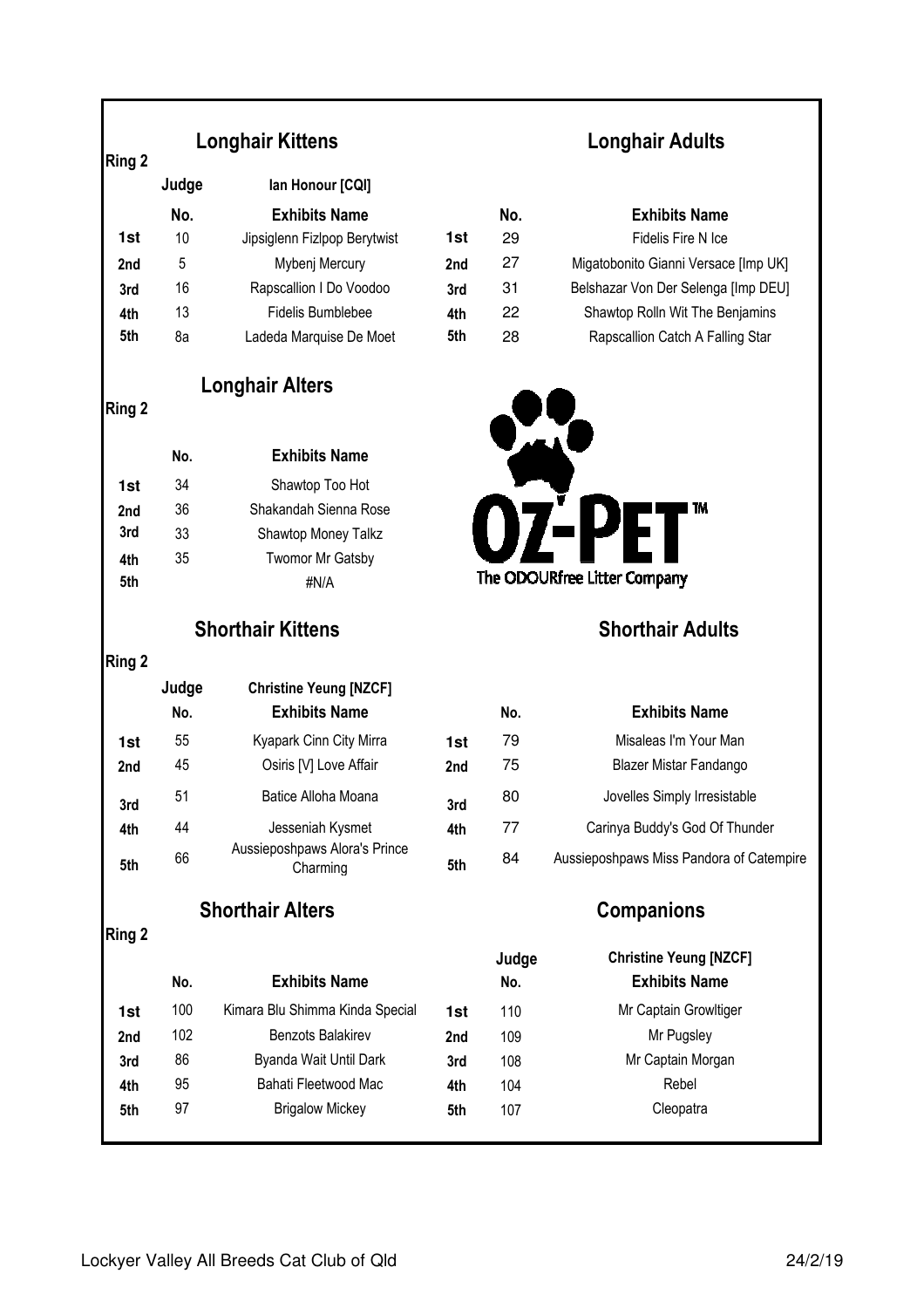| Ring 3 | <b>Longhair Kittens</b> |                                           |     |                  | Longhair Adults                      |
|--------|-------------------------|-------------------------------------------|-----|------------------|--------------------------------------|
|        | Judge                   | Carolynn Davis [CQI]                      |     |                  |                                      |
|        | No.                     | <b>Exhibits Name</b>                      |     | No.              | <b>Exhibits Name</b>                 |
| 1st    | 21                      | Miakoschka Yuliana                        | 1st | 27               | Migatobonito Gianni Versace [Imp UK] |
| 2nd    | 6                       | Pussyfoot Chics Rule                      | 2nd | 31               | Belshazar Von Der Selenga [Imp DEU]  |
| 3rd    | 8                       | Amjance Blue Orchid                       | 3rd | 29               | Fidelis Fire N Ice                   |
| 4th    | 13                      | Fidelis Bumblebee                         | 4th | 22               | Shawtop Rolln Wit The Benjamins      |
| 5th    | 14                      | Cadillaccats Blue Iris                    | 5th | 26               | Heavenly White Prince Of Heavensgate |
|        |                         | <b>Longhair Alters</b>                    |     |                  |                                      |
| Ring 3 |                         |                                           |     |                  |                                      |
|        | No.                     | <b>Exhibits Name</b>                      |     |                  |                                      |
| 1st    | 36                      | Shakandah Sienna Rose                     |     | Genetic Pet Care |                                      |
| 2nd    | 34                      | Shawtop Too Hot                           |     |                  |                                      |
| 3rd    | 35                      | <b>Twomor Mr Gatsby</b>                   |     |                  |                                      |
| 4th    | 33                      | Shawtop Money Talkz                       |     |                  | chemical                             |
| 5th    |                         | #N/A                                      |     |                  | ESSENTIALS                           |
|        |                         | <b>Shorthair Kittens</b>                  |     |                  | <b>Shorthair Adults</b>              |
| Ring 3 |                         |                                           |     |                  |                                      |
|        | Judge                   | <b>Terry Barrett [QFA]</b>                |     |                  |                                      |
|        | No.                     | <b>Exhibits Name</b>                      |     | No.              | <b>Exhibits Name</b>                 |
| 1st    | 65                      | Obanya Silver Humphrey Bogart             | 1st | 79               | Misaleas I'm Your Man                |
| 2nd    | 41                      | Jesseniah Mystique                        | 2nd | 83               | Kyapark Dawns Indigo Blush           |
| 3rd    | 66                      | Aussieposhpaws Alora's Prince<br>Charming | 3rd | 72               | Abysrok The Designated Survivor      |
| 4th    | 56                      | Kittams Maggie Mae                        | 4th | 80               | Jovelles Simply Irresistable         |
| 5th    | 49                      | Jovelles Material Girl                    | 5th | 77               | Carinya Buddy's God Of Thunder       |
|        |                         | <b>Shorthair Alters</b>                   |     |                  | <b>Companions</b>                    |
| Ring 3 |                         |                                           |     | Judge            | <b>Phillipa Perkins [NSWCFA]</b>     |
|        | No.                     | <b>Exhibits Name</b>                      |     | No.              | <b>Exhibits Name</b>                 |
| 1st    | 94                      | Frascott Panda Prank                      | 1st | 108              | Mr Captain Morgan                    |
| 2nd    | 86                      | Byanda Wait Until Dark                    | 2nd | 109              | Mr Pugsley                           |
| 3rd    | 99                      | Ratchasima [Aust] Samart Jow Chy          | 3rd | 107              | Cleopatra                            |
| 4th    | 89                      | Osiris [V] Oscar Wilde                    | 4th | 104              | Rebel                                |
| 5th    | 98                      | Kyapark Jarlaxle the Dark Elf             | 5th | 110              | Mr Captain Growltiger                |